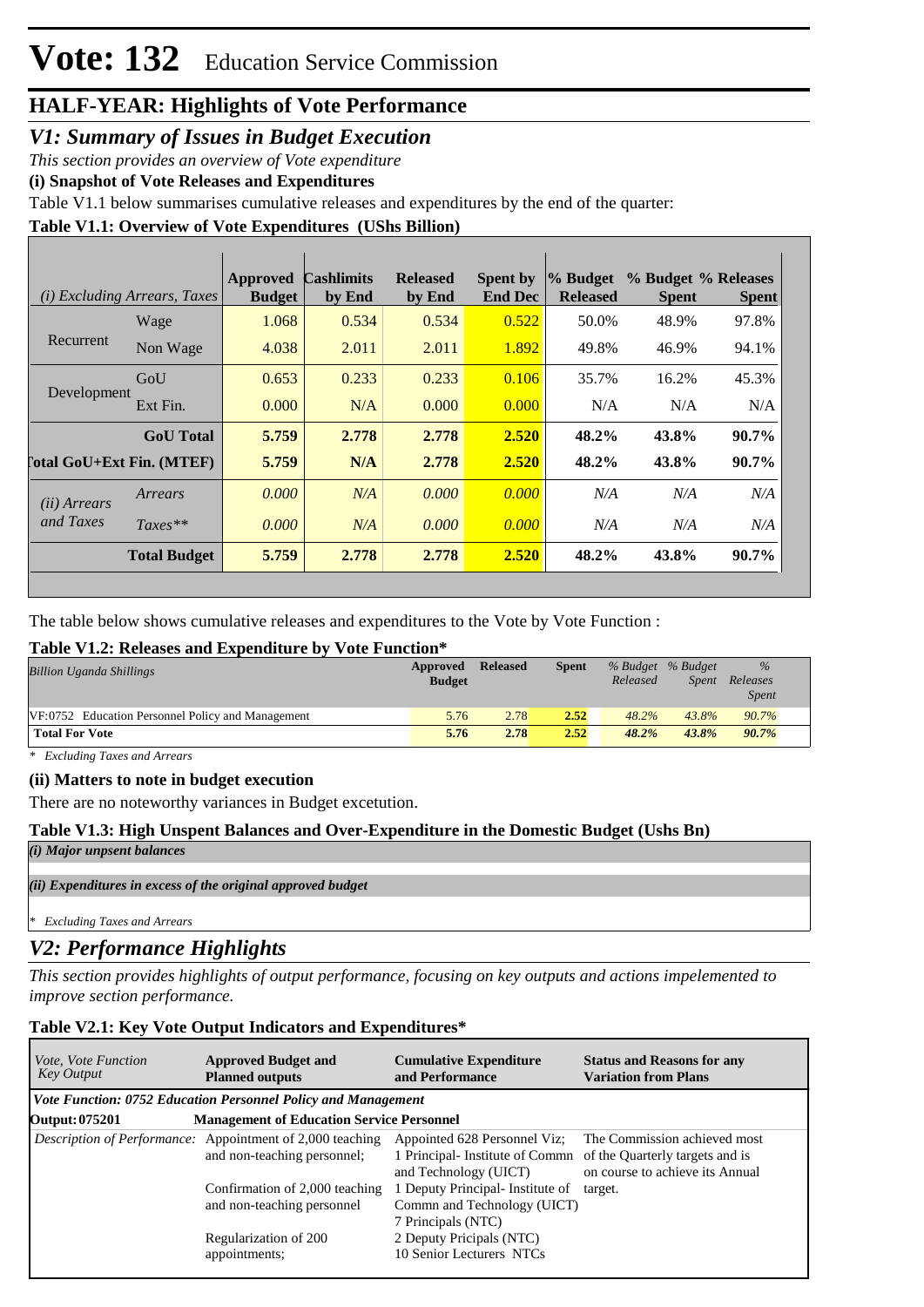### **HALF-YEAR: Highlights of Vote Performance**

| Vote, Vote Function<br><b>Key Output</b> | <b>Approved Budget and</b><br><b>Planned outputs</b> |                | <b>Cumulative Expenditure</b><br>and Performance   | <b>Status and Reasons for any</b><br><b>Variation from Plans</b> |       |
|------------------------------------------|------------------------------------------------------|----------------|----------------------------------------------------|------------------------------------------------------------------|-------|
|                                          | Validation of 4,000 teaching                         |                | 60 Lecturers NTCs<br>36 Senior Tutors (NTC)        |                                                                  |       |
|                                          | and non-teaching personnel                           |                | 6 Tutors (PTC)                                     |                                                                  |       |
|                                          | Granting study leave and                             |                | 12 Staff for Bukalasa Agric<br>College             |                                                                  |       |
|                                          | reviewing disciplinary cases                         |                | 177 Headteachers Secondary                         |                                                                  |       |
|                                          | submitted by MoES;                                   |                | 43 Deputy Headteachers<br>Secondary                |                                                                  |       |
|                                          | Supervising and guiding 112                          |                | 262 Education Officers                             |                                                                  |       |
|                                          | <b>District Service Commissions</b>                  |                | 4 Librarians (NTC)                                 |                                                                  |       |
|                                          | on recruitment.                                      |                | 5 Accountants (NTC)<br>2 Contract Appointments     |                                                                  |       |
|                                          | <b>Location at Education Service</b>                 |                |                                                    |                                                                  |       |
|                                          | Commission.                                          |                | 01 Renewal of Contract                             |                                                                  |       |
|                                          |                                                      |                | 814 Confirmed and Regulalized                      |                                                                  |       |
|                                          |                                                      |                | 512 Review of Validation Cases                     |                                                                  |       |
|                                          |                                                      |                | 9 Retired on Medical Grounds                       |                                                                  |       |
|                                          |                                                      |                | 13 Disciplinary Cases                              |                                                                  |       |
|                                          |                                                      |                | <b>Location at Education Service</b><br>Commission |                                                                  |       |
| Performance Indicators:                  |                                                      |                |                                                    |                                                                  |       |
| Personnel Validated                      | 4,000                                                |                | 512                                                |                                                                  |       |
| Personnel Confirmed                      | 2,000                                                |                | 250                                                |                                                                  |       |
| Personnel Appointed                      | 2,000                                                |                | 101                                                |                                                                  |       |
| <b>Output Cost:</b>                      | UShs Bn:                                             | 2.924          | UShs Bn:                                           | 1.432 % Budget Spent:                                            | 49.0% |
| <b>Vote Function Cost</b>                | <b>UShs Bn:</b>                                      | 5.759 UShs Bn: |                                                    | 2.520 % Budget Spent:                                            | 43.8% |
| <b>Cost of Vote Services:</b>            | UShs Bn:                                             | 5.759 UShs Bn: |                                                    | $2.520$ % Budget Spent:                                          | 43.8% |

*\* Excluding Taxes and Arrears*

The Quarter progressed as planned, the Commission was able to conduct Appointments and Confirmations as planned, Produced the Education Service Strategic Plan, Procured a new Photocopier, Revamped its Website as planned.

### **Table V2.2: Implementing Actions to Improve Vote Performance**

| <b>Planned Actions:</b>                                                                        | <b>Actual Actions:</b>                                                                                                                                                                                                        | <b>Reasons for Variation</b> |  |  |  |  |  |
|------------------------------------------------------------------------------------------------|-------------------------------------------------------------------------------------------------------------------------------------------------------------------------------------------------------------------------------|------------------------------|--|--|--|--|--|
| Vote: 132 Education Service Commission                                                         |                                                                                                                                                                                                                               |                              |  |  |  |  |  |
| Vote Function: 07 52 Education Personnel Policy and Management                                 |                                                                                                                                                                                                                               |                              |  |  |  |  |  |
| Validation of 4000 appointments and<br>confirmation of 2000 of Education<br>Service Personnel: | Validated 512 Personnel.                                                                                                                                                                                                      | No Variations                |  |  |  |  |  |
| Vote: 132 Education Service Commission                                                         |                                                                                                                                                                                                                               |                              |  |  |  |  |  |
| Vote Function: 07 52 Education Personnel Policy and Management                                 |                                                                                                                                                                                                                               |                              |  |  |  |  |  |
| Commissions Accross 111 districts.                                                             | Monitoring & guiding 111 District Service The Commission did not travel to Districts No Variations<br>but maintained a Communication with the<br>District Service Commissions on Matters<br>relating to the Education Service |                              |  |  |  |  |  |

### *V3: Details of Releases and Expenditure*

*This section provides a comprehensive summary of the outputs delivered by the Vote and further details of Vote expenditures by Vote Function and Expenditure Item.*

### **Table V3.1: GoU Releases and Expenditure by Output\***

| -------                                           |               |          |              |               |               |          |  |
|---------------------------------------------------|---------------|----------|--------------|---------------|---------------|----------|--|
| <b>Billion Uganda Shillings</b>                   | Approved      | Released | <b>Spent</b> | $%$ GoU       | $%$ GoU       | $%$ GoU  |  |
|                                                   | <b>Budget</b> |          |              | <b>Budget</b> | <b>Budget</b> | Releases |  |
|                                                   |               |          |              | Released      | Spent         | Spent    |  |
| VF:0752 Education Personnel Policy and Management | 5.76          | 2.78     | 2.52         | 48.2%         | 43.8%         | 90.7%    |  |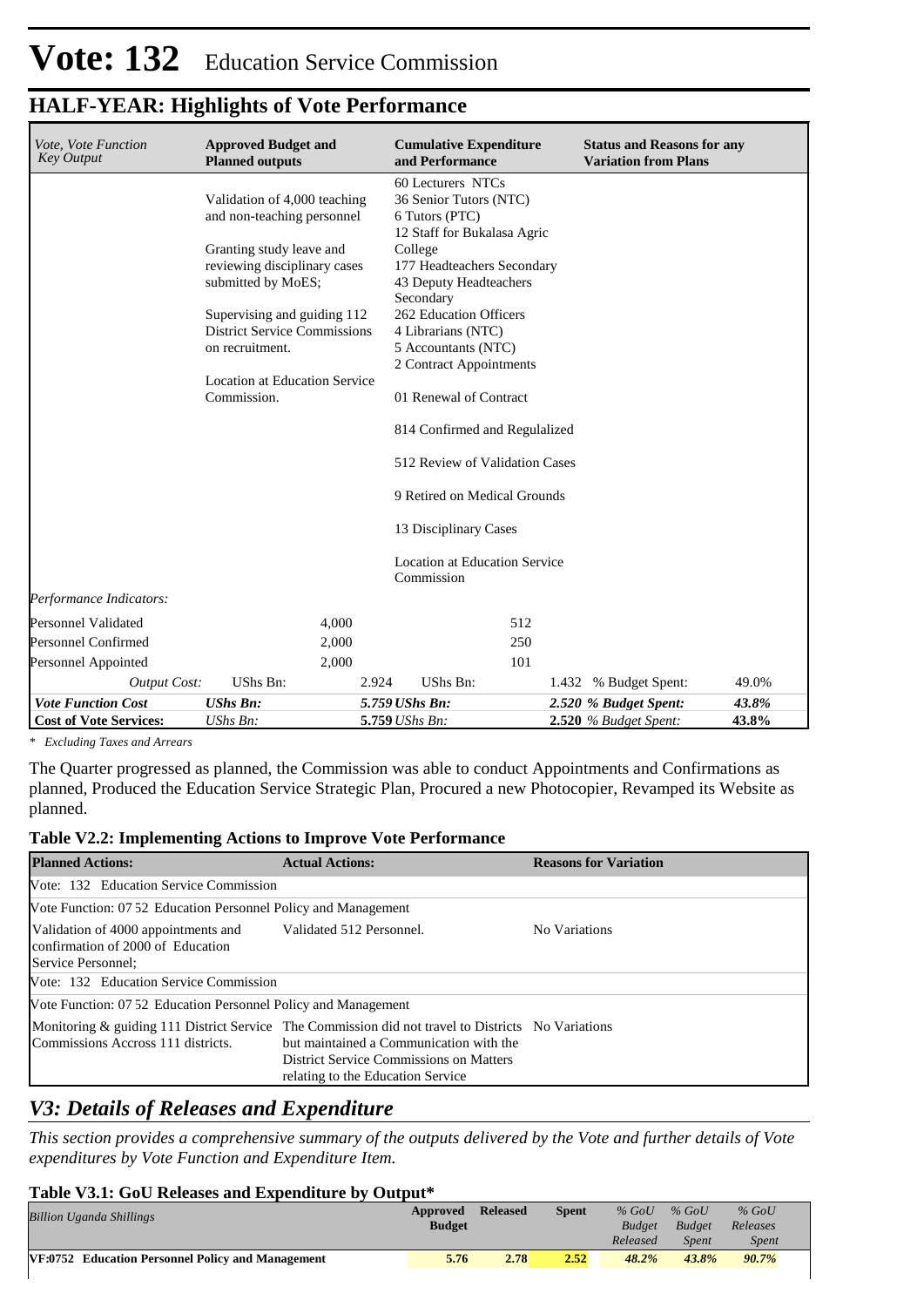## **HALF-YEAR: Highlights of Vote Performance**

| Class: Outputs Provided                                         | 5.11 | 2.54 | 2.41 | 49.8% | 47.3%    | 94.9%     |  |
|-----------------------------------------------------------------|------|------|------|-------|----------|-----------|--|
| 075201 Management of Education Service Personnel                | 2.92 | 1.46 | 1.43 | 50.0% | 49.0%    | 98.0%     |  |
| 075202 Policy, Monitoring, Evaluation and Research              | 0.13 | 0.06 | 0.05 | 50.0% | 37.2%    | 74.4%     |  |
| 075203 Finance, Administration, Audit and Procurement           | 1.84 | 0.91 | 0.83 | 49.7% | 45.4%    | 91.4%     |  |
| 075204 Internal Audit                                           | 0.02 | 0.01 | 0.01 | 50.0% | 50.0%    | $100.0\%$ |  |
| 075205 Procurement Services                                     | 0.03 | 0.02 | 0.01 | 50.0% | 39.9%    | 79.9%     |  |
| 075206 Information Science                                      | 0.17 | 0.08 | 0.08 | 48.5% | 46.7%    | 96.3%     |  |
| Class: Capital Purchases                                        | 0.65 | 0.23 | 0.11 | 35.7% | $16.2\%$ | 45.3%     |  |
| 075271 Acquisition of Land by Government                        | 0.44 | 0.09 | 0.00 | 20.9% | $0.0\%$  | $0.0\%$   |  |
| 075276 Purchase of Office and ICT Equipment, including Software | 0.22 | 0.14 | 0.11 | 65.6% | 48.7%    | 74.2%     |  |
| <b>Total For Vote</b>                                           | 5.76 | 2.78 | 2.52 | 48.2% | 43.8%    | 90.7%     |  |
|                                                                 |      |      |      |       |          |           |  |

*\* Excluding Taxes and Arrears*

#### **Table V3.2: 2015/16 GoU Expenditure by Item**

| <b>Billion Uganda Shillings</b>                          | <b>Approved</b><br><b>Budget</b> | <b>Releases</b> | <b>Expend-</b><br>iture | % Budged<br><b>Released</b> | % Budget<br><b>Spent</b> | %Releases<br><b>Spent</b> |
|----------------------------------------------------------|----------------------------------|-----------------|-------------------------|-----------------------------|--------------------------|---------------------------|
| <b>Output Class: Outputs Provided</b>                    | 5.11                             | 2.54            | 2.41                    | 49.8%                       | 47.3%                    | 94.9%                     |
| 211101 General Staff Salaries                            | 1.07                             | 0.53            | 0.52                    | 50.0%                       | 48.9%                    | 97.8%                     |
| 211103 Allowances                                        | 0.49                             | 0.24            | 0.24                    | 50.0%                       | 49.9%                    | 99.8%                     |
| 213001 Medical expenses (To employees)                   | 0.05                             | 0.03            | 0.02                    | 50.0%                       | 41.2%                    | 82.4%                     |
| 213002 Incapacity, death benefits and funeral expenses   | 0.00                             | 0.00            | 0.00                    | 50.0%                       | 20.6%                    | 41.3%                     |
| 221001 Advertising and Public Relations                  | 0.04                             | 0.02            | 0.01                    | 50.0%                       | 32.7%                    | 65.4%                     |
| 221003 Staff Training                                    | 0.06                             | 0.03            | 0.02                    | 50.0%                       | 33.1%                    | 66.1%                     |
| 221004 Recruitment Expenses                              | 1.86                             | 0.93            | 0.91                    | 50.0%                       | 49.1%                    | 98.1%                     |
| 221007 Books, Periodicals & Newspapers                   | 0.01                             | 0.00            | 0.00                    | 50.0%                       | 50.0%                    | 100.0%                    |
| 221008 Computer supplies and Information Technology (IT) | 0.12                             | 0.06            | 0.06                    | 47.8%                       | 47.1%                    | 98.6%                     |
| 221009 Welfare and Entertainment                         | 0.05                             | 0.02            | 0.02                    | 50.0%                       | 49.9%                    | 99.8%                     |
| 221011 Printing, Stationery, Photocopying and Binding    | 0.14                             | 0.07            | 0.05                    | 50.0%                       | 38.3%                    | 76.6%                     |
| 221012 Small Office Equipment                            | 0.01                             | 0.00            | 0.00                    | 50.0%                       | 16.2%                    | 32.3%                     |
| 221016 IFMS Recurrent costs                              | 0.00                             | 0.00            | 0.00                    | 50.0%                       | 14.3%                    | 28.6%                     |
| 221020 IPPS Recurrent Costs                              | 0.03                             | 0.01            | 0.01                    | 50.0%                       | 47.6%                    | 95.2%                     |
| 222001 Telecommunications                                | 0.04                             | 0.02            | 0.02                    | 50.0%                       | 50.0%                    | 100.0%                    |
| 222002 Postage and Courier                               | 0.01                             | 0.00            | 0.00                    | 50.0%                       | 43.3%                    | 86.5%                     |
| 223004 Guard and Security services                       | 0.00                             | 0.00            | 0.00                    | 50.0%                       | 45.7%                    | 91.3%                     |
| 223005 Electricity                                       | 0.02                             | 0.01            | 0.01                    | 50.0%                       | 50.0%                    | 100.0%                    |
| 223006 Water                                             | 0.01                             | 0.01            | 0.01                    | 50.0%                       | 50.0%                    | 100.0%                    |
| 225001 Consultancy Services- Short term                  | 0.06                             | 0.01            | 0.01                    | 25.0%                       | 24.9%                    | 99.7%                     |
| 227001 Travel inland                                     | 0.35                             | 0.18            | 0.17                    | 50.0%                       | 49.9%                    | 99.7%                     |
| 227002 Travel abroad                                     | 0.07                             | 0.06            | 0.01                    | 90.2%                       | 13.1%                    | 14.5%                     |
| 227004 Fuel, Lubricants and Oils                         | 0.26                             | 0.13            | 0.13                    | 50.0%                       | 50.0%                    | 99.9%                     |
| 228001 Maintenance - Civil                               | 0.04                             | 0.02            | 0.02                    | 45.0%                       | 45.0%                    | 100.0%                    |
| 228002 Maintenance - Vehicles                            | 0.33                             | 0.14            | 0.14                    | 44.5%                       | 44.2%                    | 99.4%                     |
| 228003 Maintenance - Machinery, Equipment & Furniture    | 0.01                             | 0.01            | 0.00                    | 50.0%                       | 46.5%                    | 93.1%                     |
| <b>Output Class: Capital Purchases</b>                   | 0.65                             | 0.23            | 0.11                    | 35.7%                       | 16.2%                    | 45.3%                     |
| 231005 Machinery and equipment                           | 0.22                             | 0.14            | 0.11                    | 65.6%                       | 48.7%                    | 74.2%                     |
| 311101 Land                                              | 0.44                             | 0.09            | 0.00                    | 20.9%                       | 0.0%                     | 0.0%                      |
| <b>Grand Total:</b>                                      | 5.76                             | 2.78            | 2.52                    | 48.2%                       | 43.8%                    | 90.7%                     |
| <b>Total Excluding Taxes and Arrears:</b>                | 5.76                             | 2.78            | 2.52                    | 48.2%                       | 43.8%                    | 90.7%                     |

### **Table V3.3: GoU Releases and Expenditure by Project and Programme\***

| Approved<br><b>Billion Uganda Shillings</b>       |               | <b>Released</b> | <b>Spent</b> | $%$ GoU       | $%$ GoU       | $%$ GoU      |  |
|---------------------------------------------------|---------------|-----------------|--------------|---------------|---------------|--------------|--|
|                                                   | <b>Budget</b> |                 |              | <b>Budget</b> | <b>Budget</b> | Releases     |  |
|                                                   |               |                 |              | Released      | <i>Spent</i>  | <i>Spent</i> |  |
| VF:0752 Education Personnel Policy and Management | 5.76          | 2.78            | 2.52         | 48.2%         | 43.8%         | 90.7%        |  |
| <b>Recurrent Programmes</b>                       |               |                 |              |               |               |              |  |
| 01<br>Headquarters                                | 5.11          | 2.54            | 2.41         | 49.8%         | 47.3%         | 94.9%        |  |
| Development Projects                              |               |                 |              |               |               |              |  |
| <b>Education Service Commision</b><br>0363        | 0.00          | 0.00            | 0.00         | N/A           | N/A           | N/A          |  |
| Support to Education Service Commission<br>1271   | 0.65          | 0.23            | 0.11         | 35.7%         | 16.2%         | 45.3%        |  |
| <b>Total For Vote</b>                             | 5.76          | 2.78            | 2.52         | 48.2%         | 43.8%         | 90.7%        |  |

*\* Excluding Taxes and Arrears*